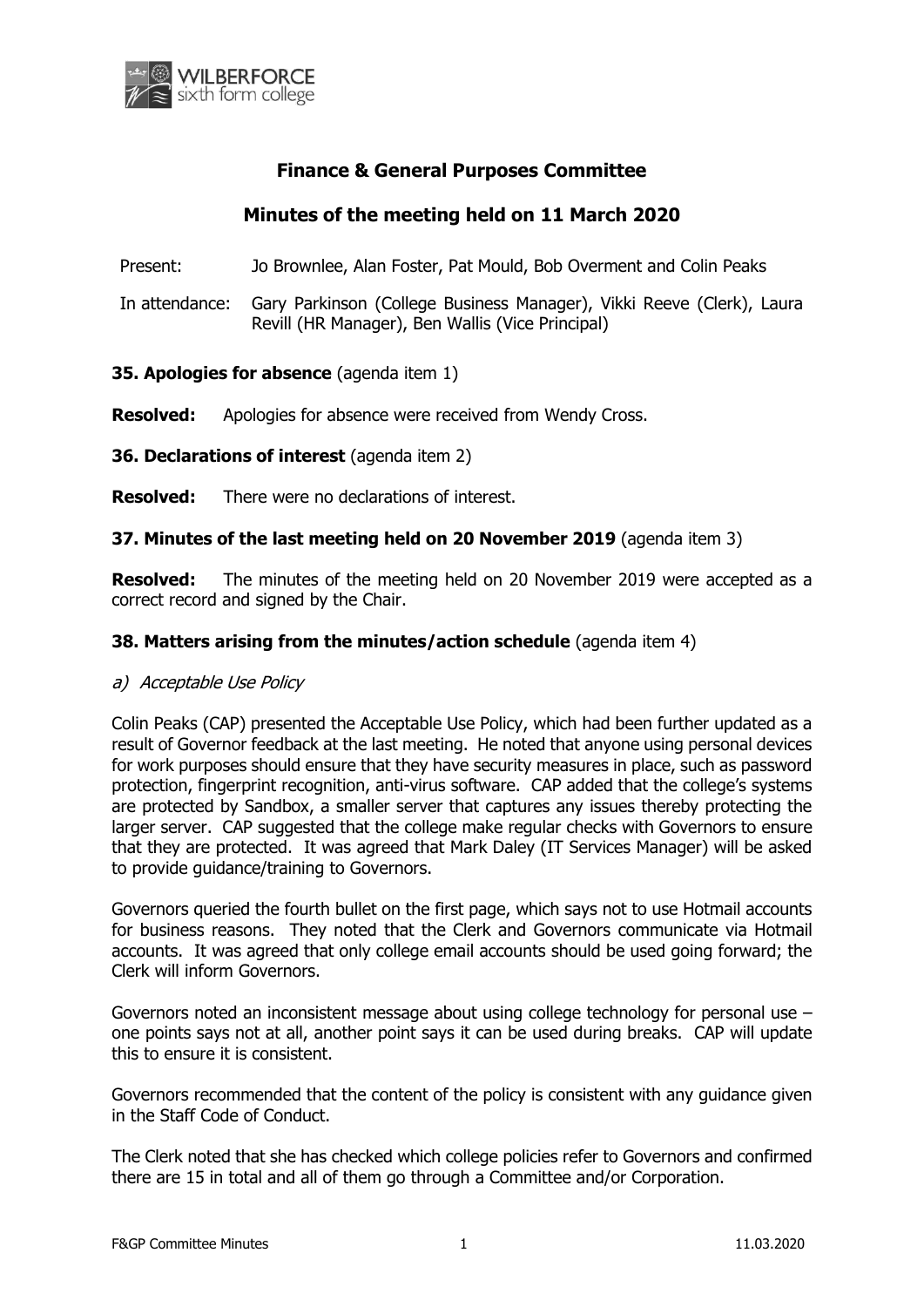**Recommended:** The Acceptable Use Policy be approved, subject to agreed amendments being made.

## **39. Staffing report** (agenda item 5)

It was agreed that minute 39 should be classified as confidential in accordance with Clause 17 (2) of the Instrument of Government for a period of one year.

#### **40. Policies** (agenda item 6)

It was agreed that minutes 40a should be classified as confidential in accordance with Clause 17 (2) of the Instrument of Government for a period of one year.

LHR presented the HR policies and noted that the Paternity Leave, Parental Leave and Leave of Absence policies are linked.

#### b) Parental Leave Policy

LHR presented the Parental Leave Policy and noted the changes (highlighted with tracked changes). She noted that it has been updated in line with statutory entitlement, with information taking from gov.uk.

**Resolved:** The Parental Leave Policy and proposal to include it within the Leave of Absence Policy was approved.

#### c) Paternity Leave and Pay Guidelines

LHR presented the Paternity Leave and Guidelines and noted the changes (highlighted with tracked changes). She noted that updates are due to statutory changes to the age of eligibility.

**Resolved:** The Paternity Leave and Pay Guidelines and proposal to include it within the Leave of Absence Policy was approved.

#### d) Staff Code of Conduct

LHR presented the Staff Code of Conduct Policy and noted the changes (highlighted with tracked changes). She noted that additional guidance is included about not providing their personal contact details to students and not contacting students on matters that don't relate to their studies. CAP added that all college mobiles are itemised and bills audited by the College Business Manager.

Governors asked for clarification on the staff dress code. CAP noted that it is difficult to be prescriptive, but that verbal guidance is given, particularly when staff are out representing the college in schools.

**Recommended:** The Staff Code of Conduct be approved.

[LHR left the meeting.]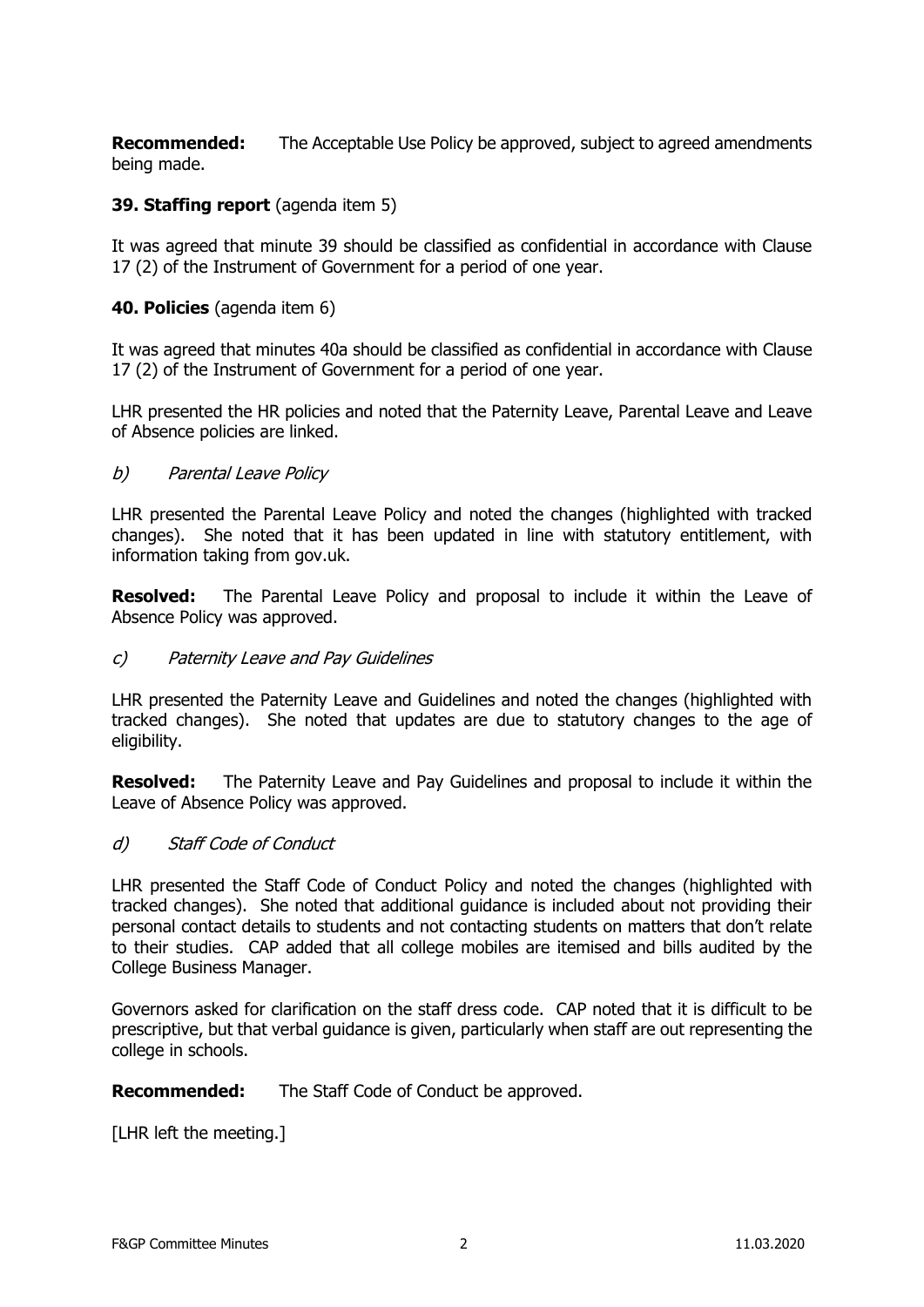# e) Tuition Fees Policy

The Clerk noted that the incorrect version of the policy is included within the papers, however, CAP noted the changes recommended:

- $\bullet$  That the policy state that students  $may$  be charged for resit examinations.
- $\bullet$  That some specialist courses  $may$  incur additional courses.

Governors questioned the rationale for possibly charging students for re-sits. CAP noted that the introduction of exams in vocational courses means the number of exam entries, and therefore costs, is going to increase significantly. He added that he would like to try and change the mindset of students that resits are not an option and they should aim to pass first time.

Governors asked if other colleges charge for resits. CAP confirmed that a lot do. GJP added that the bursary may be able to fund resits where students are eligible.

CAP noted that SMT will also be working with staff to ensure students are not entered en mass and, instead, only entered when the students is ready and has the ability to pass. Governors asked who decides when a student is ready. CAP confirmed that the Faculty Heads will coordinate this with teachers.

Governors queried why some courses incur additional costs. CAP noted that courses such as Engineering and Hair & Beauty require uniforms and kits, which the college can't afford to provide for free to all students. He described how, at the moment, students have to share items of personal protective equipment (PPE) for example. CAP added that most other colleges charge students in full for these items and changing the policy allows the college to make a small charge if needed.

Governors asked how the introduction of exams in vocational courses will impact the budget. GJP noted that an additional £30k has been budgeted, though it is difficult to plan, particularly in terms of resits.

**Recommended:** The updated version of the Tuition Fees Policy, with changes included, be approved.

#### **41. Minutes of Financial Management Group meetings dated 28 January 2020 and 27 February 2020** (agenda item 7) / **42. Management accounts for the period ended 31 January 2020** (agenda item 8) / **43. Snapshot accounts for the period ended 29 February 2020** (agenda item 9)

It was agreed that minutes 41, 42 and 43 should be classified as confidential in accordance with Clause 17 (2) of the Instrument of Government for a period of one year.

## **44. Cumulative budget transfers for the period ended 31 January 2020** (agenda item 10)

It was agreed that minute 44 should be classified as confidential in accordance with Clause 17 (2) of the Instrument of Government for a period of one year.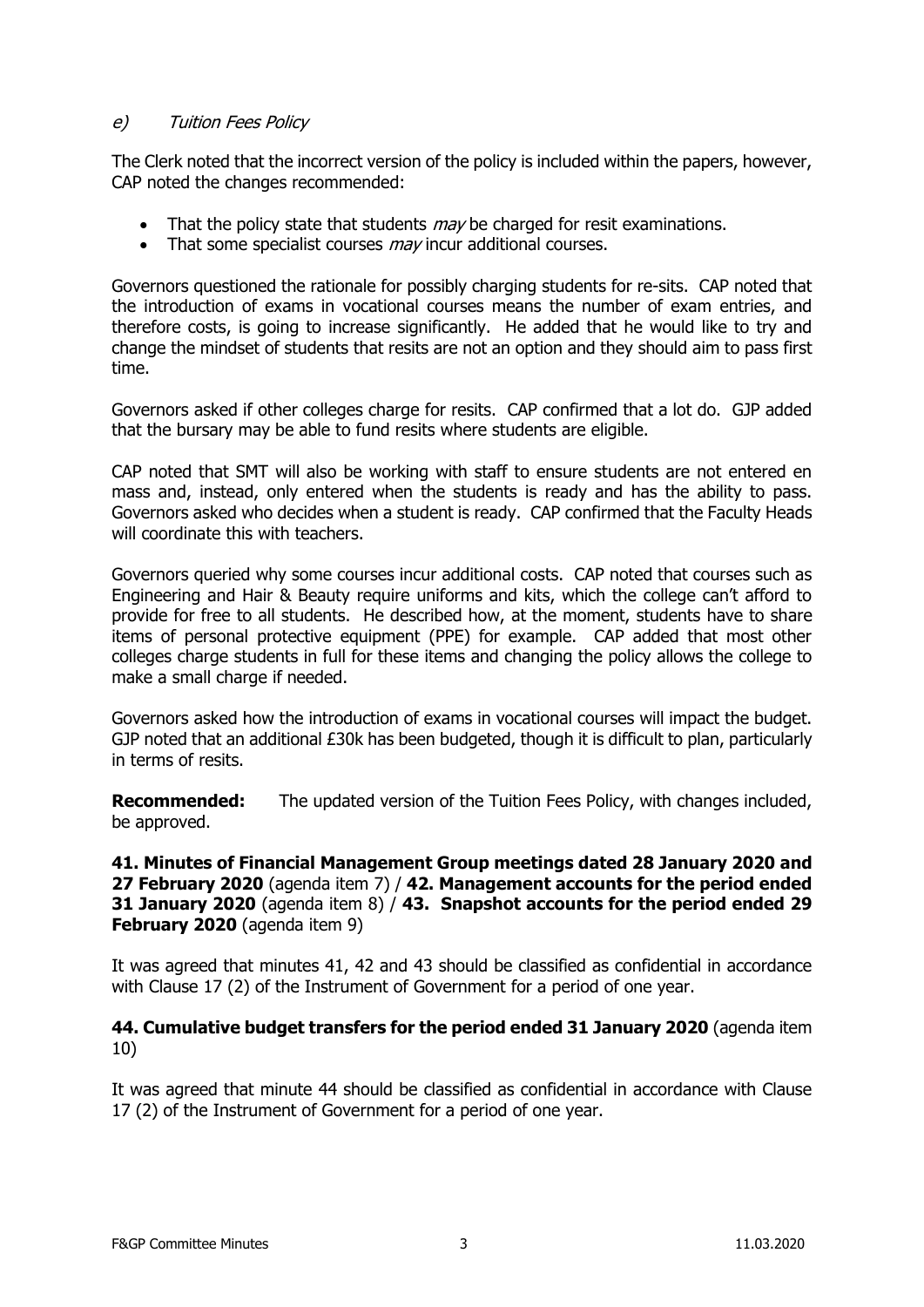# **45. Budget planning 2020/21** (agenda item 11)

It was agreed that minute 45 should be classified as confidential in accordance with Clause 17 (2) of the Instrument of Government for a period of one year.

# **46. Funding agreement 2020/21** (agenda item 12)

GJP presented the funding agreement for 2020/21, noting that it was received in college last week. He added that calculations/predictions made early by himself, Karen Ashman and Craig Dodson (MIS Manager) were very close to the final figure. GJP noted that:

- High needs funding is now a new line. The first £10k of funding doesn't need to be applied for. He added that more high needs funding will be available through the local authority.
- Student financial support funding is £266k: £66k for free school meals; £200 for other support. This is an increase on last year by over £40k.
- Industry placements funding is the same as last year.
- The teachers' pension is funded initially for eight months, to the end of the financial year.

Governors referred to the retention factor of 0.937 and checked that this is the college's figure. Gary confirmed this and noted that this year's retention is currently higher so the reduction will be slightly less next year. Governors queried the calculation for retention. GJP said that he will check with the MIS Manager and email details to the Committee. This was agreed.

**Resolved:** The funding agreement was received.

# **47. Teaching/support staff salary settlement** (agenda item 13)

It was agreed that minute 47 should be classified as confidential in accordance with Clause 17 (2) of the Instrument of Government for a period of one year.

**Resolved:** The teaching/support staff salary settlement update was received.

# **48. Estates and health and safety** (agenda item 14)

It was agreed that minute 48 should be classified as confidential in accordance with Clause 17 (2) of the Instrument of Government for a period of one year.

#### **49. Student retention and applications data** (agenda item 15)

It was agreed that minute 49 should be classified as confidential in accordance with Clause 17 (2) of the Instrument of Government for a period of one year.

#### **50. Any other business** (agenda item 16)

**Resolved:** There was no other business.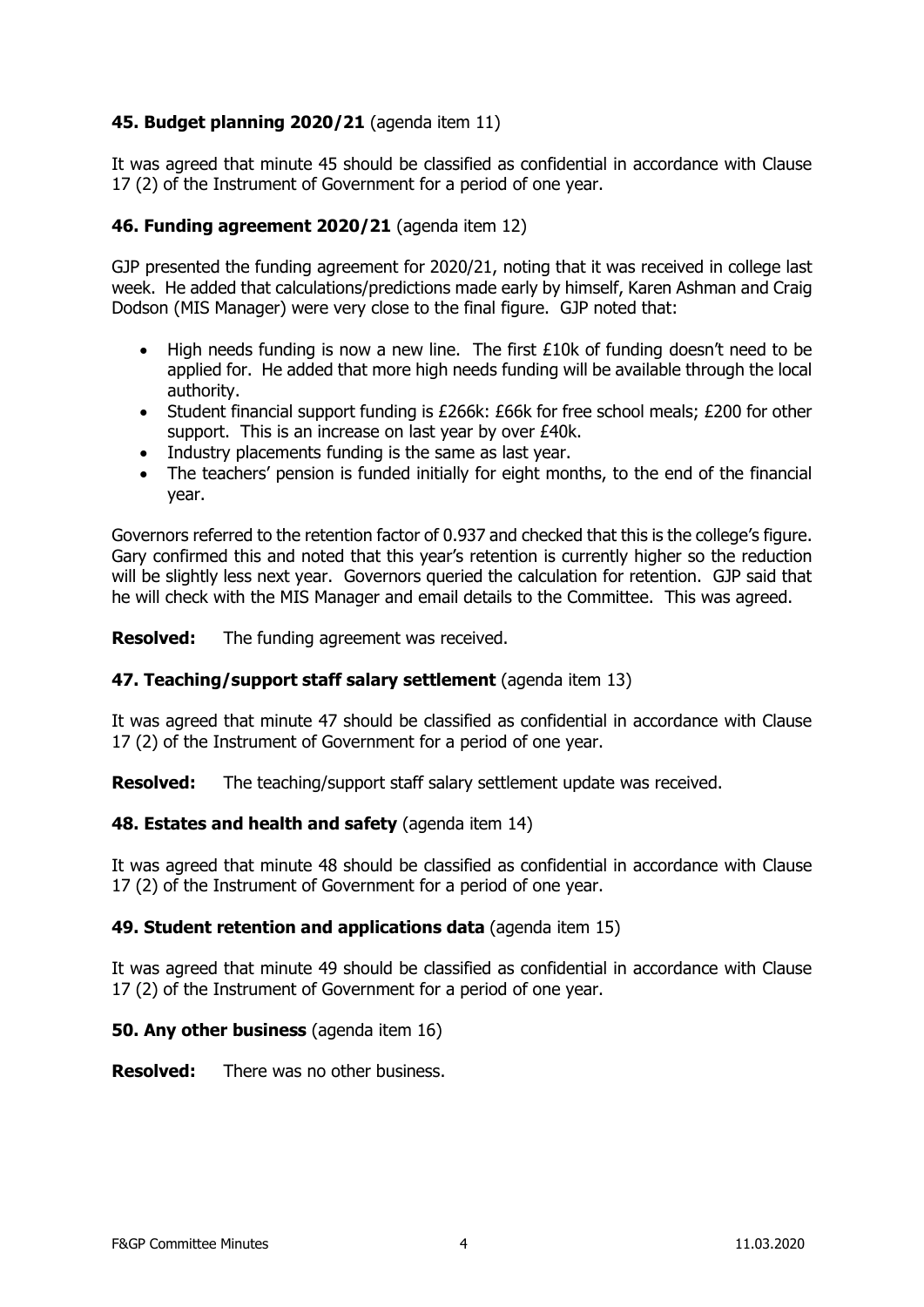# **51. Confidential items** (agenda item 17)

It was agreed that minutes 39, 40a, 41, 42, 43, 44, 45, 47, 48 and 49 should be classified as confidential in accordance with Clause 17 (2) of the Instrument of Government and associated reports are therefore not available for circulation to the public, college staff or students (excluding senior post holders).

## **52. Date of next meeting** (agenda item 18)

**Resolved:** The next meeting will take place on Wednesday 17 June 2020.

#### **Learner impact**

Each decision made at the meeting was considered and it was agreed that the Committee ensures:

- A safe environment for students, staff and community
- The college is fully staffed, with staff managed effectively in terms of absences
- The college is legislatively compliant and has relevant policies in place to support students' learning and wellbeing
- Budgets are being managed effectively and in the best interests of students